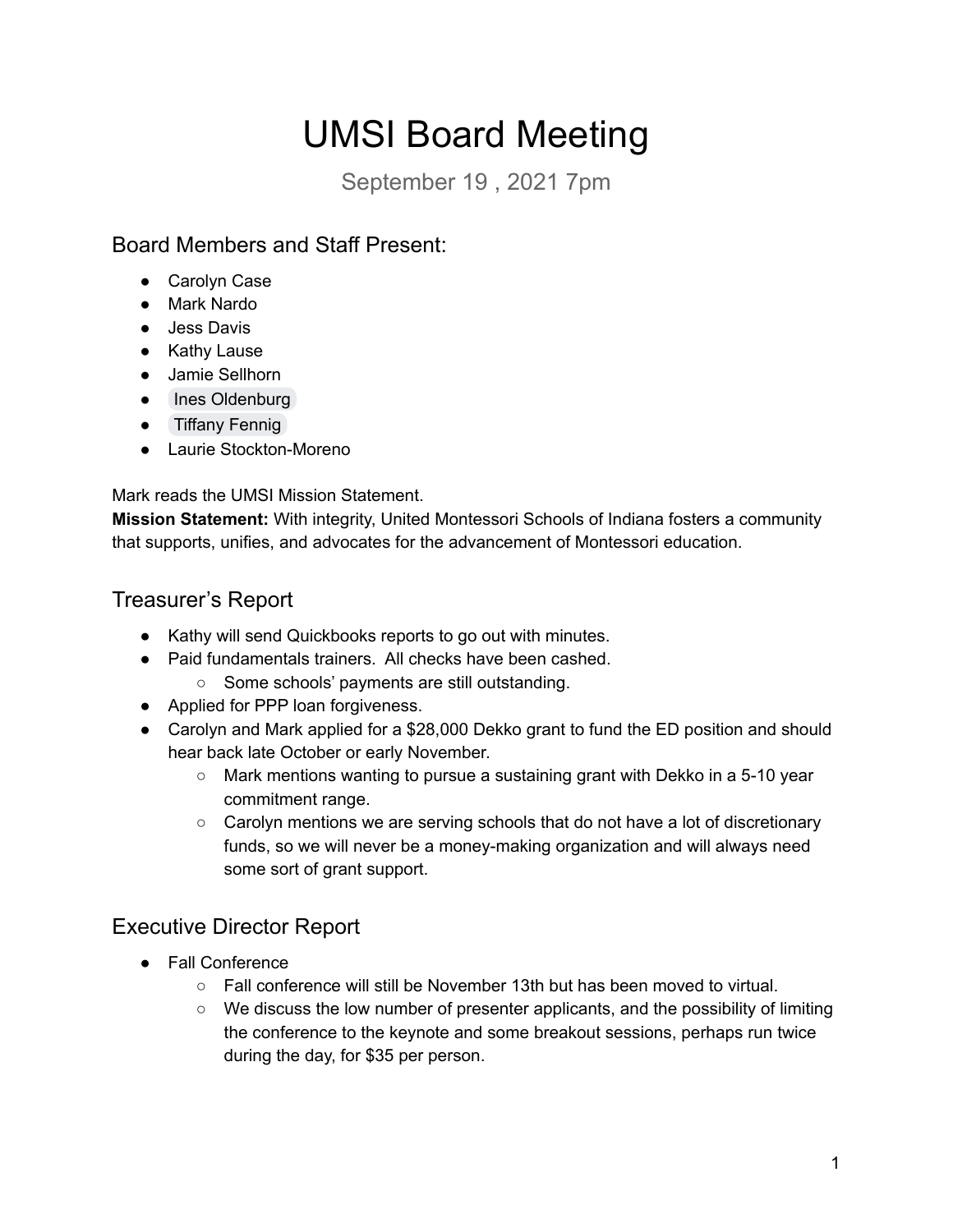- Carolyn will follow up with the keynote for more information on what she would be willing to do and when would be the last chance to cancel if we did not get enough registrations to break even.
- Quarterly newsletter will launch 2022 and if it goes well it may move to bi-monthly later.
- Membership committee is organizing a parent conference for spring of 2022.
	- Possibly in April
	- Will begin seeking presenters soon
	- Working on a new parent membership program for 2022 that includes parent education and networking opportunities

### Other Business

- MPPI Conference
	- Ines going in person, Teresa going virtually. They will share some things they learned at the next board meeting.

#### **Next BOD meetings: – Dates/Times**

#### *November 7, 2021\* note date, moved due to holidays.*

*January 23, 2022*

**Meeting adjourn – 7:43pm**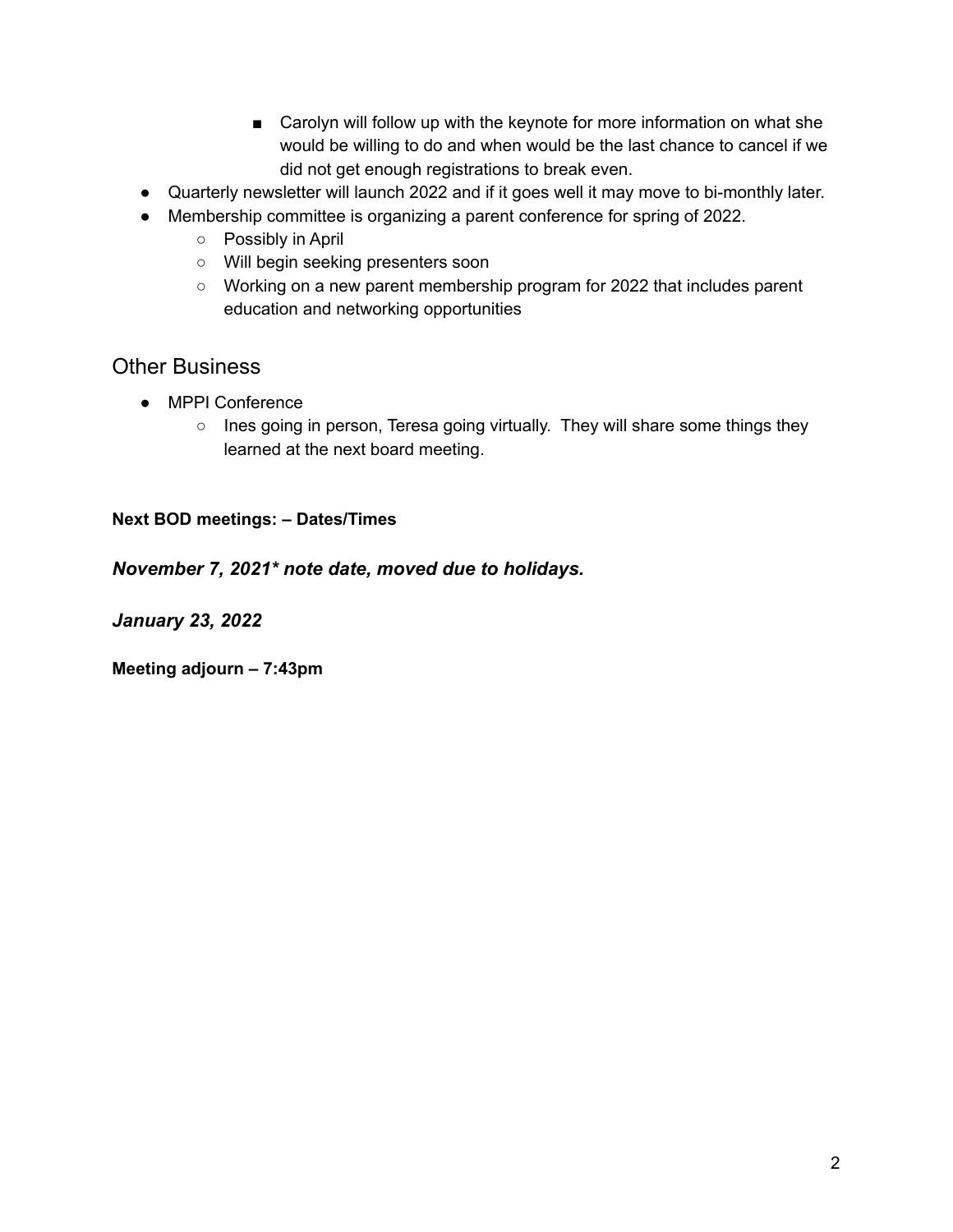# UNITED MONTESSORI SCHOOLS OF INDIANA

#### Profit and Loss

#### January 1 - September 19, 2021

|                                    | <b>TOTAL</b> |
|------------------------------------|--------------|
| Income                             |              |
| Sales                              | 3,448.00     |
| <b>Total Income</b>                | \$3,448.00   |
| <b>GROSS PROFIT</b>                | \$3,448.00   |
| Expenses                           |              |
| <b>Advertising &amp; Marketing</b> | 30.00        |
| Contractors                        | 2,050.00     |
| Office Supplies & Software         | 225.00       |
| Reimbursable Expenses              | 300.00       |
| <b>Uncategorized Expense</b>       | 350.00       |
| <b>Total Expenses</b>              | \$2,955.00   |
| <b>NET INCOME</b>                  | \$493.00     |